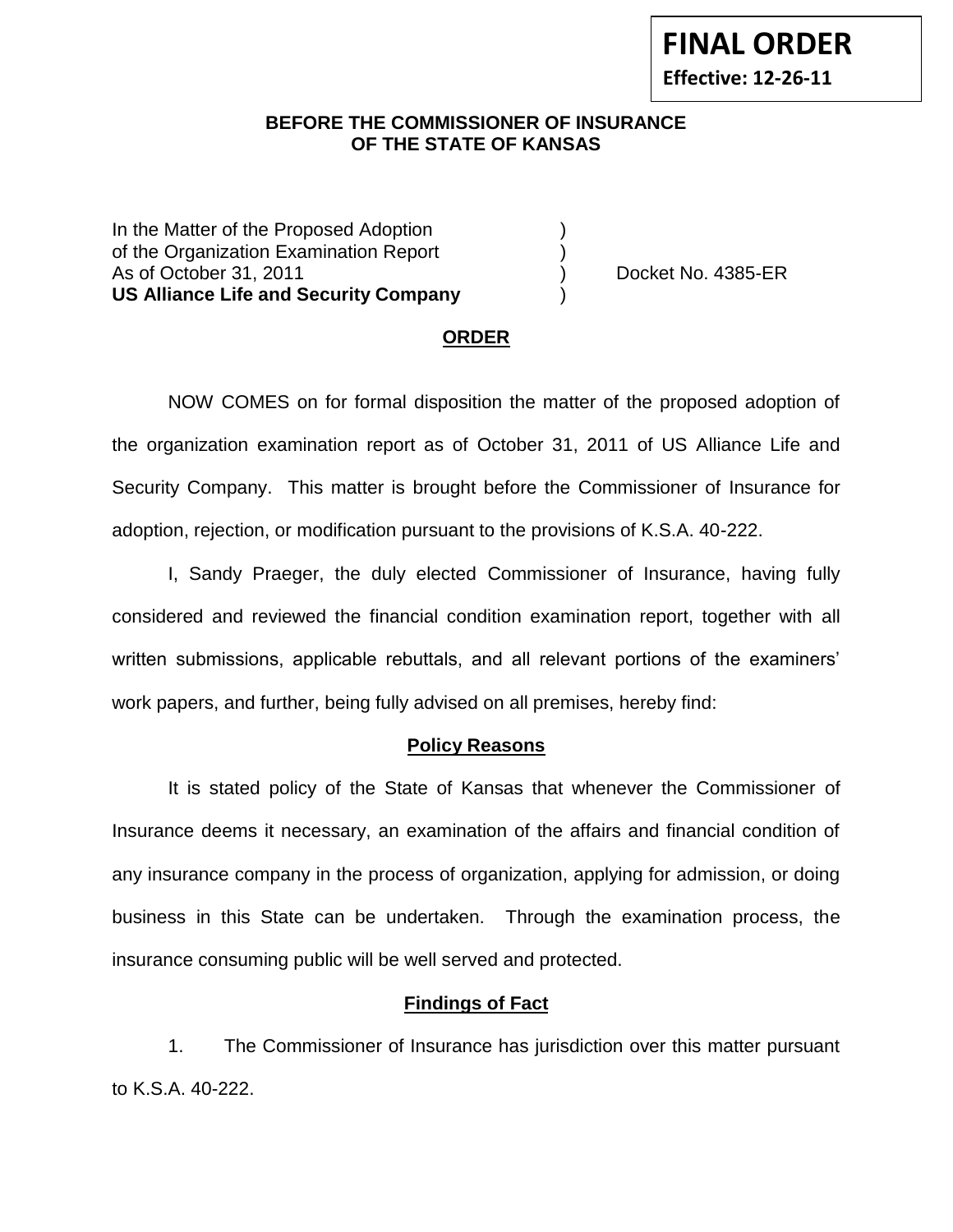2. An examination of US Alliance Life and Security was undertaken by the Kansas Insurance Department and was completed on December 2, 2011.

3. The examiner-in-charge tendered and filed with the Kansas Insurance Department a verified written report of the examination within thirty (30) days following completion of the examination, to wit, on December 2, 2011.

4. Following receipt of the verified report, the Kansas Insurance Department transmitted the report to US Alliance Life and Security on December 2, 2011, with a duly executed notice advising the company of its opportunity to prepare and submit to the Kansas Insurance Department a written submission or rebuttal with respect to any and all matters contained in the report Kansas Municipal Insurance Trust was further advised that any written submission or rebuttal needed to be filed with the Kansas Insurance Department no later than thirty (30) days after receipt of the verified report.

5. US Alliance Life and Security Company filed a written acceptance of the verified report on December 2, 2011.

6. Based upon the written submission tendered, US Alliance Life and Security Company took no exceptions to matters contained in the verified report.

7. Within thirty (30) days of the end of the time period allowed for written submission or rebuttal, the Commissioner of Insurance fully reviewed the report, together with all written submissions and rebuttals provided by US Alliance Life and Security Company. The Commissioner of Insurance further reviewed all relevant workpapers.

8. No other written submissions or rebuttals were submitted by US Alliance Life and Security Company.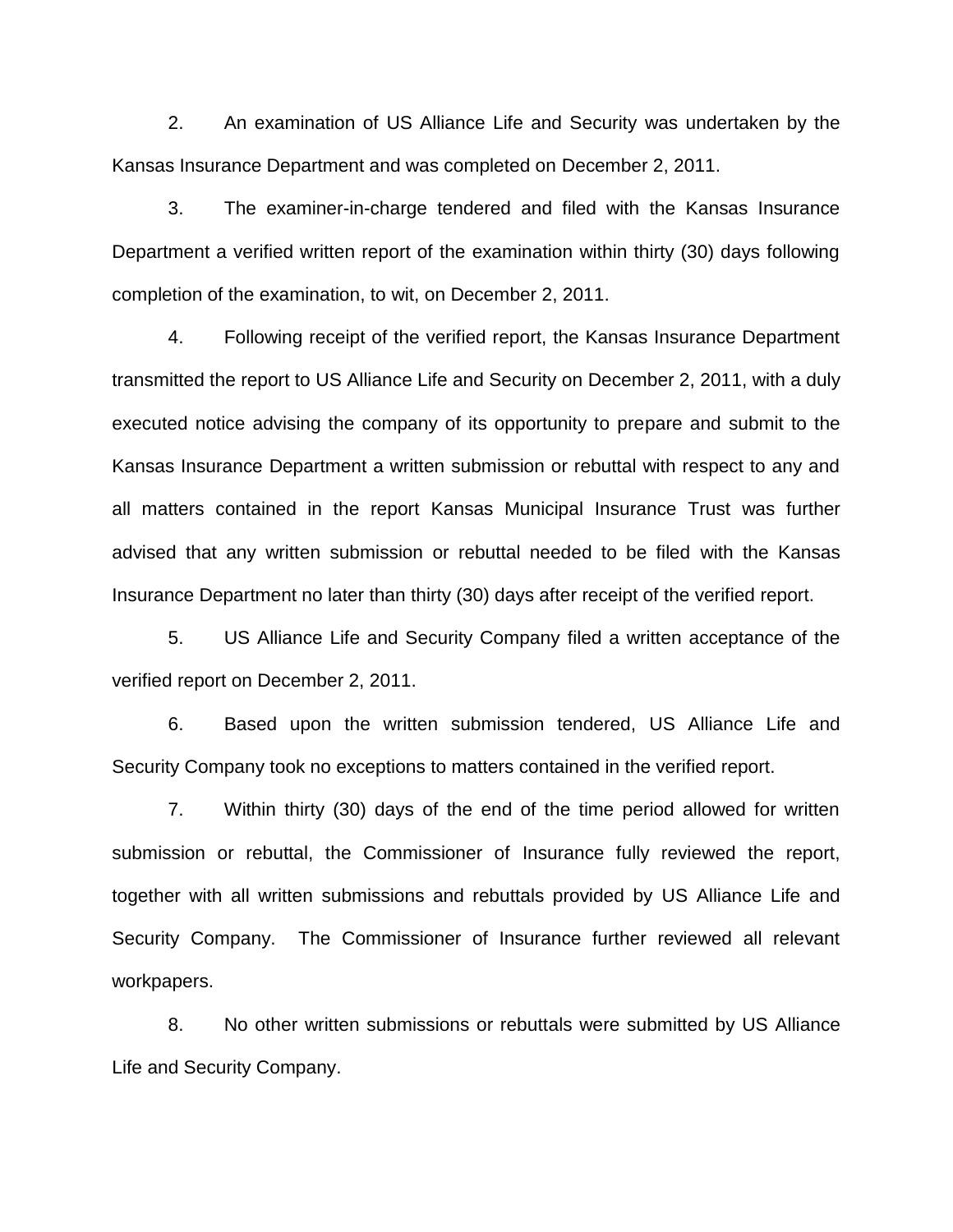# **Conclusion of Law**

9. K.S.A. 40-222(k)(2) provides:

"Within 30 days of the end of the period allowed for the receipt of written submissions or rebuttals, the commissioner shall fully consider and review the report, together with any written submissions or rebuttals and any relevant portions of the examiners workpapers and enter an order:

- (A) Adopting the examination report as filed or with modification or corrections. If the examination report reveals that the company is operating in violation of any law, regulation or prior order of the commissioner, the commissioner may order the company to take any action the commissioner considers necessary and appropriate to cure such violations; or
- (B) rejecting the examination report with directions to the examiners to reopen the examination for purposes of obtaining additional data, documentation or information, and refiling pursuant to subsection (k); or
- (C)call and conduct a fact-finding hearing in accordance with K.S.A. 40- 281 and amendments thereto for purposes of obtaining additional documentation, data, information and testimony."
- 10. Based upon the Findings of Fact enumerated in paragraphs #1 through #8

above, the organization examination report as of October 31, 2011 of US Alliance Life

and Security should be adopted.

# **IT IS THEREFORE, BY THE COMMISSIONER OF INSURANCE, ORDERED THAT:**

1. The organization examination report as of October 31, 2011 of US

Alliance Life and Security Company, hereby is adopted.

2. The Commissioner of Insurance retains jurisdiction over this matter to issue any and all further Orders deemed appropriate or to take such further action necessary to dispose of this matter.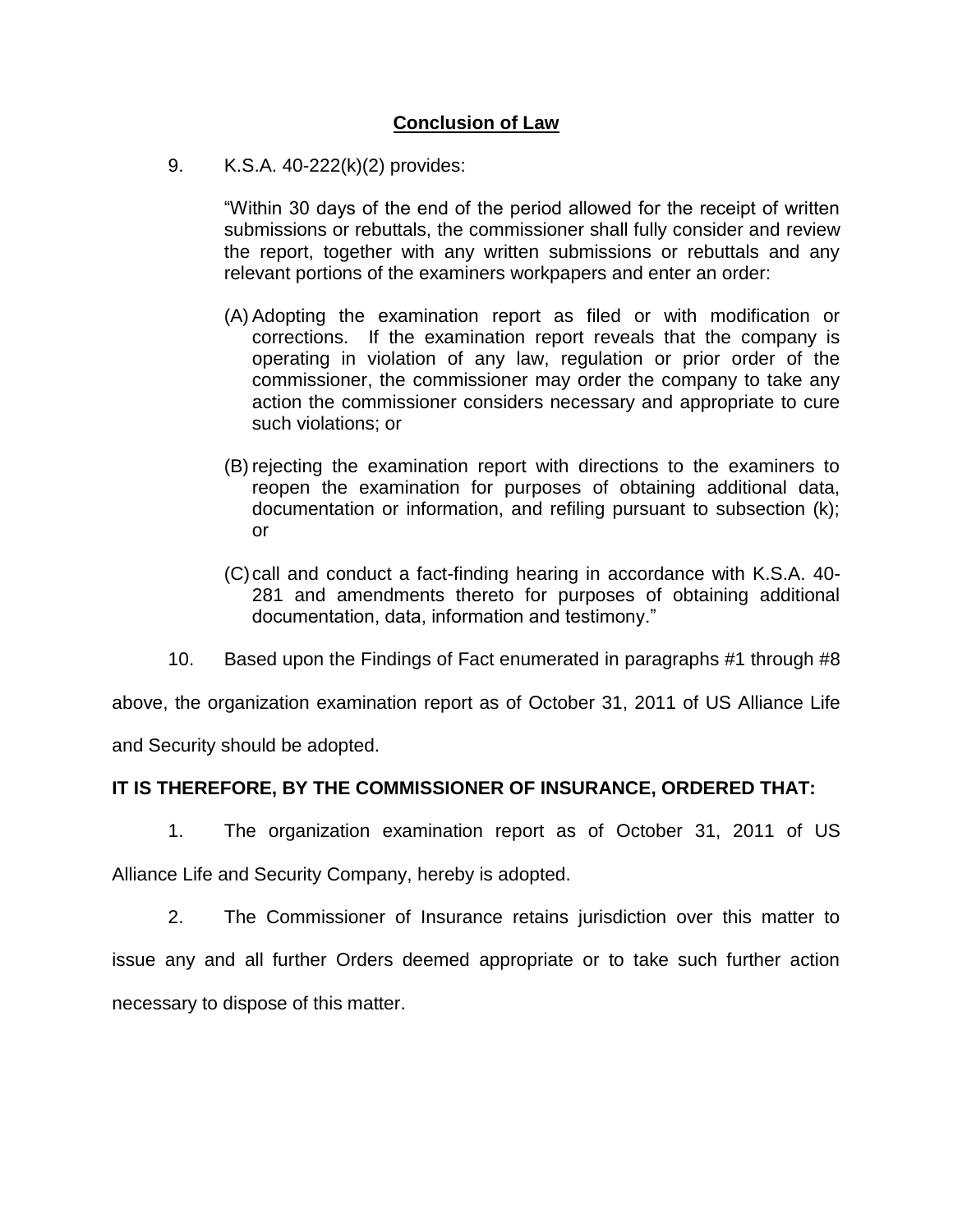**IT IS SO ORDERED THIS \_\_5th\_\_ DAY OF DECEMBER, 2011 IN THE CITY OF TOPEKA, COUNTY OF SHAWNEE, STATE OF KANSAS.**



\_/s/ Sandy Praeger\_\_\_\_\_\_\_\_\_\_\_\_\_\_\_\_

Sandy Praeger

Commissioner of Insurance

By:

\_/s/ Zachary J.C. Anshutz\_\_\_\_\_\_\_\_\_\_\_

Zachary J. C. Anshutz

General Counsel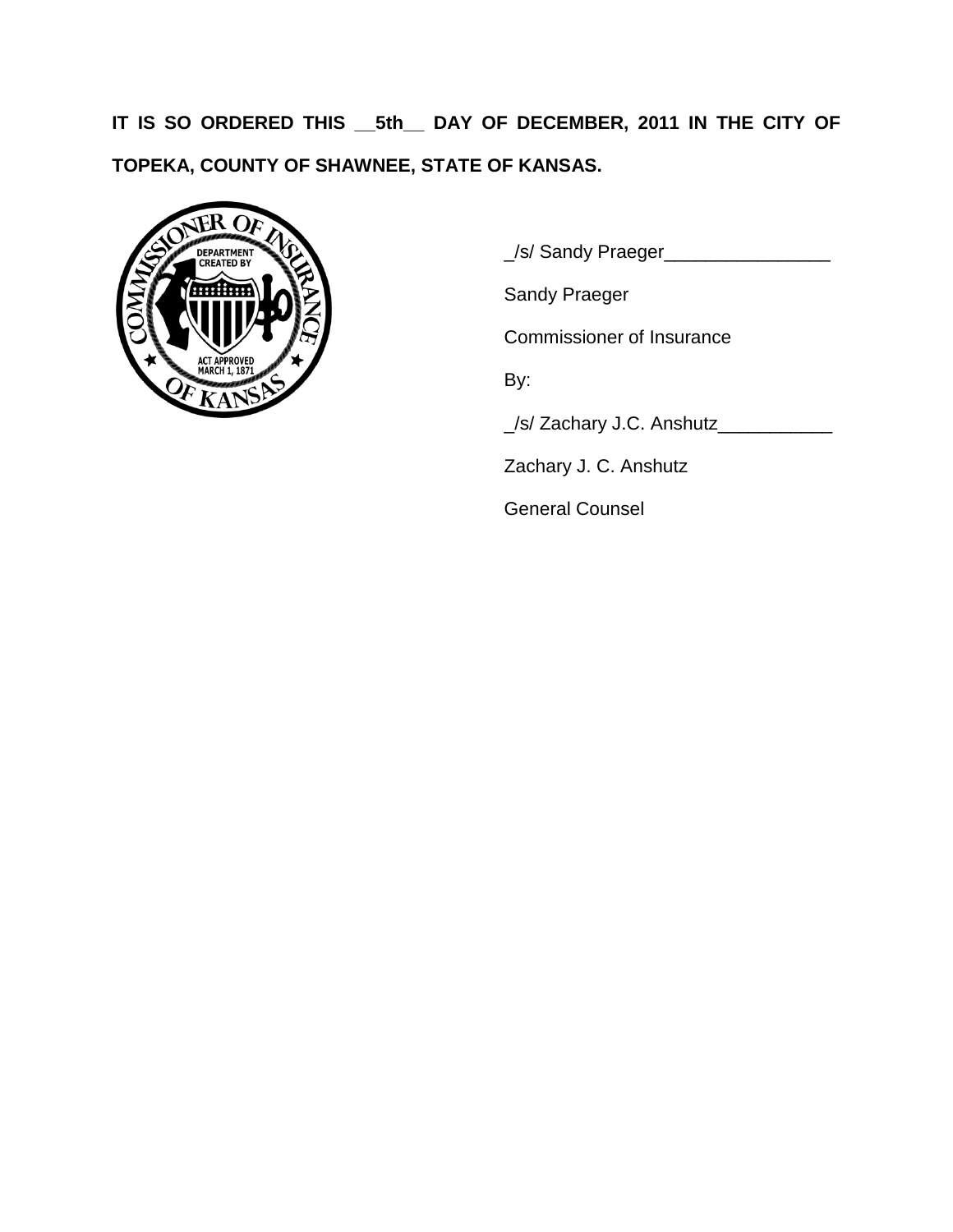# **NOTICE OF RIGHTS TO HEARING AND REVIEW**

**Within fifteen (15) days of the date of service of this Order,** US Alliance Life and Security Company may submit a written request for a hearing pursuant to K.S.A. 77-537 and K.S.A. 77-542. Any request for a hearing should be addressed to the following:

Zachary J.C. Anshutz, General Counsel Kansas Insurance Department 420 S.W. 9<sup>th</sup> Street Topeka, Kansas 66612

If a hearing is requested, the Kansas Insurance Department will serve notice of the time and place of the hearing and information on procedures, right of representation, and other rights of parties relating to the conduct of the hearing.

**If a hearing is not requested in the time and manner stated above, this Order shall become effective as a Final Order, without further notice, upon the expiration of time for requesting a hearing.** In the event US Alliance Life and Security Company files a Petition for Judicial Review, pursuant to K.S.A. 77-613(e), the agency officer to be served on behalf of the Kansas Insurance Department is

Zachary J.C. Anshutz, General Counsel Kansas Insurance Department 420 S.W.  $9<sup>th</sup>$  Street Topeka, Kansas 66612